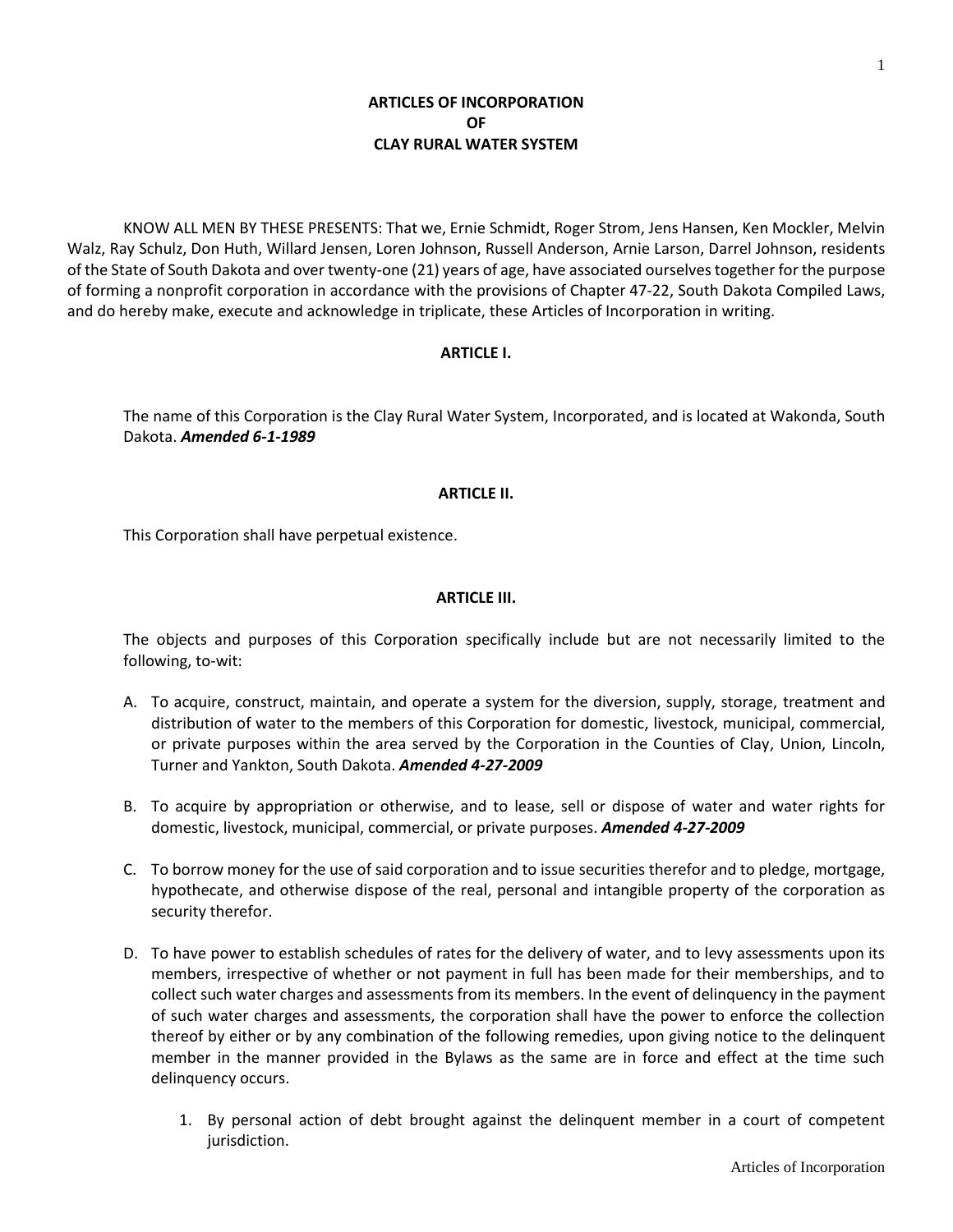- 2. By forfeiture of the delinquent membership or by termination of the delinquent membership, in the method provided by the Bylaws.
- 3. By withholding the delivery of water from the service connection of the delinquent member.
- E. To exercise any and all powers incidental to or conducive to the aforesaid objects or any of them.

## **ARTICLE IV.**

The principal place of business of the Association shall be located at Wakonda, South Dakota. *Amended 6-1-1989*

## **ARTICLE V.**

The address of the initial registered office shall be 17 Elm Street, Vermillion, South Dakota, and the name of the initial registered agent at said address for the service of process is John S. DeVany.

## **ARTICLE VI.**

The affairs of the Association shall be under the control of twelve (12) Directors, and those who shall as Directors manage the affairs of the Association for the first year and until their successors are duly elected and qualified are:

| <b>Name</b>             | <b>Address</b>    |
|-------------------------|-------------------|
| Ernest Schmidt          | Vermillion, S.D.  |
| <b>Roger Strom</b>      | Centerville, S.D. |
| Jens Hansen             | Burbank, S.D.     |
| Kenneth Mockler         | Burbank, S.D.     |
| Melvin Walz             | Wakonda, S.D.     |
| Ray Schulz              | Vermillion, S.D.  |
| Donald Huth             | Wakonda, S.D.     |
| Willard Jensen          | Beresford, S.D.   |
| Loren Johnson           | Beresford, S.D.   |
| <b>Russell Anderson</b> | Wakonda, S.D.     |
| Arnold Larson           | Beresford, S.D.   |
| Darrell W. Johnson      | Burbank, S.D.     |

At the first annual meeting following the expiration of the one-year period for which the Directors herein designated will serve, and at each annual meeting thereafter, a new Board of Directors will be elected in accordance with the provisions of the Bylaws of the Association and the laws of the State of South Dakota, in such cases made and provided.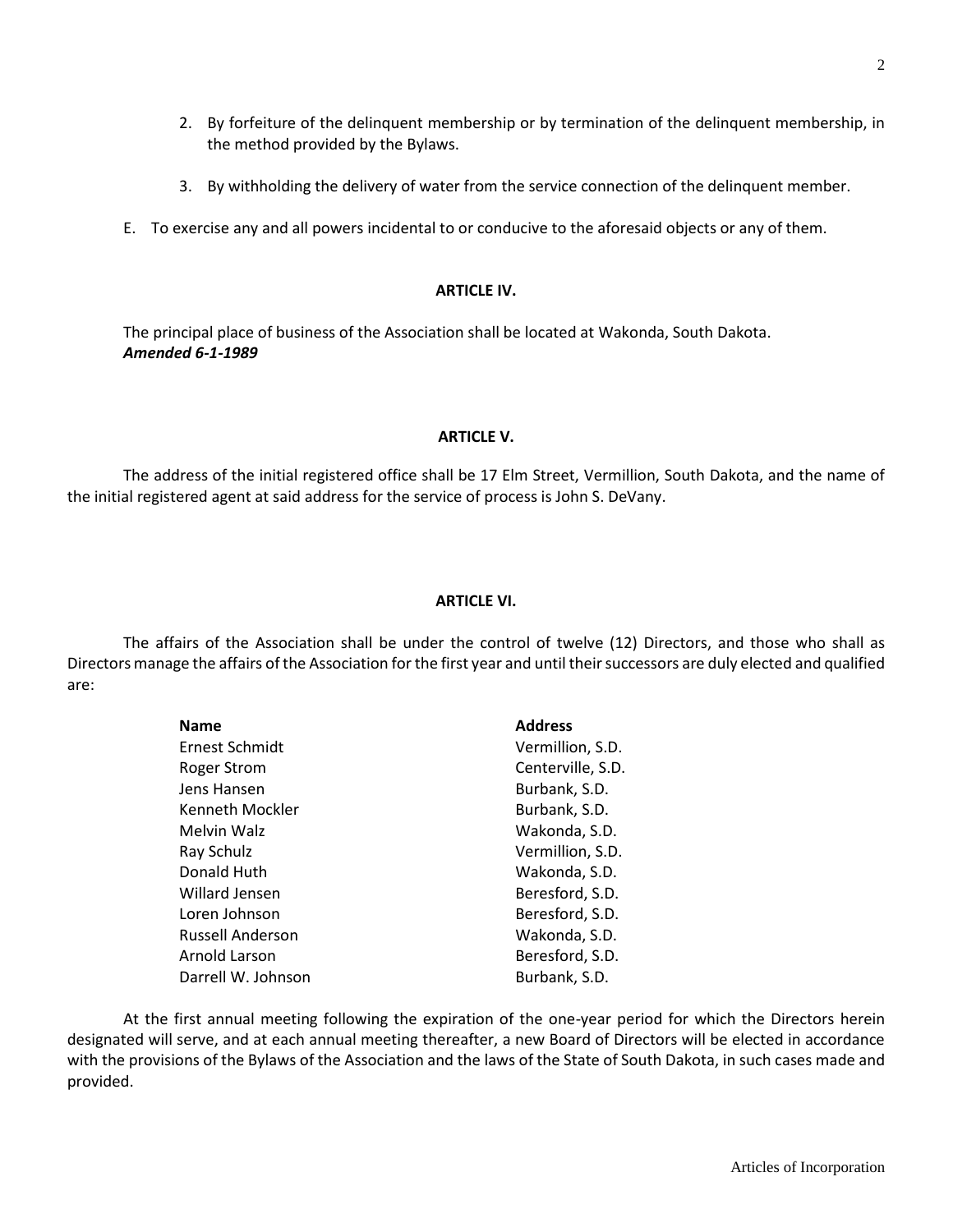#### **ARTICLE VII.**

The names and addresses of each incorporator are listed as follows:

| <b>Name</b>             | <b>Address</b>    |
|-------------------------|-------------------|
| Ernest Schmidt          | Vermillion, S.D.  |
| Roger Strom             | Centerville, S.D. |
| Jens Hansen             | Burbank, S.D.     |
| Kenneth Mockler         | Burbank, S.D.     |
| Melvin Walz             | Wakonda, S.D.     |
| Ray Schulz              | Vermillion, S.D.  |
| Donald Huth             | Wakonda, S.D.     |
| Willard Jensen          | Beresford, S.D.   |
| Loren Johnson           | Beresford, S.D.   |
| <b>Russell Anderson</b> | Wakonda, S.D.     |
| Arnold Larson           | Beresford, S.D.   |
| Darrell W. Johnson      | Burbank, S.D.     |

#### **ARTICLE VIII**

The Board of Directors shall establish a minimum water and a schedule of charges for water uses in excess of the minimum. The established minimum water charge shall apply to each service connection. Annually the Board of Directors shall review the established rates and based upon consideration of the expenses of operation and maintenance, repayment of indebtedness and establishment of a proper reserve fund, and the anticipated amount of such costs during the coming year, shall make any proper revision of such schedule of rates.

#### **ARTICLE IX**

If at any time during the fiscal year it appears in the judgment of the Board of Directors that the amount to be derived from the collection of water charges during such fiscal year will be insufficient for the payment of all costs incident to the operation and maintenance of the corporation's system and payment of the corporation's current indebtedness the Board shall make and levy an assessment upon each member so that the total of such assessment is sufficient, with the amount of water charges collected and reasonably anticipated to be collected, to fully pay the costs of operation and payments on said current indebtedness. A proportionate amount of the total of such assessment levied in any year shall be levied against each member in an amount equal to that portion which the number of service connections supplying each member bears to the total number of service connections served by the system of the corporation.

#### **ARTICLE X**

Section 1. There shall be no capital stock issued by the corporation, and membership in the corporation shall be limited to persons, corporations or bodies politic owning, controlling or occupying land situated within the area served by the water system of the corporation and reasonably accessible thereto. Applicants for membership who have been approved and have made payment of the membership fee as fixed in the Bylaws, shall be admitted to membership, provided that no occupant of land, who is otherwise eligible for membership, shall be entitled to or be admitted to membership if the capacity of the corporation's system or sources of water supply is required to meet the needs of existing members.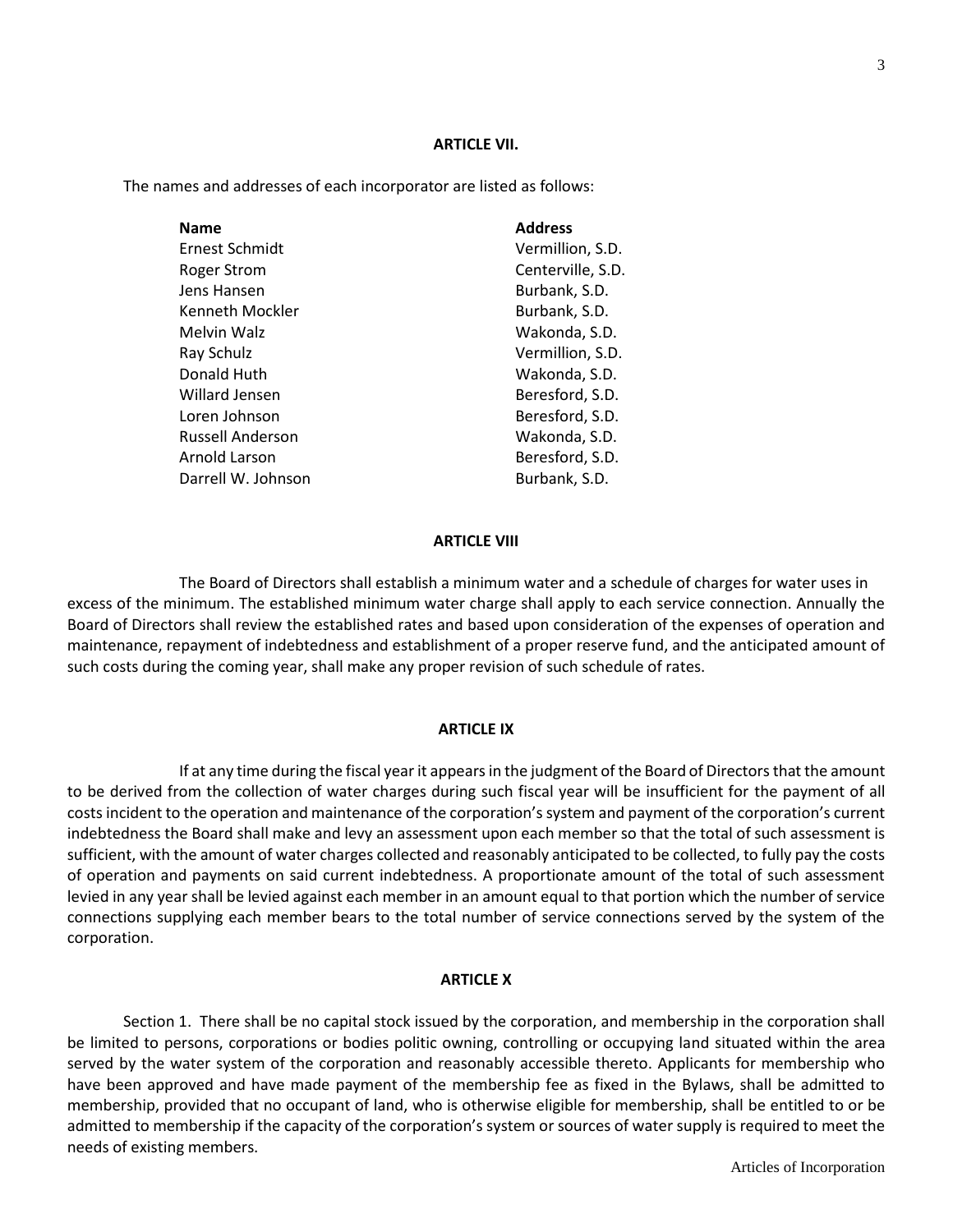Section 2. Each member, upon payment of the membership fee, shall be entitled to have one service connection installed at a point which may conveniently be tapped for the supply of water to the premises occupied by him, and upon payment of recurring water charges and also assessments, shall be entitled to a supply of water as available from the system of the corporation. Any person desiring more than one service connection shall be required to apply for and to pay a separate membership fee for each service connection authorized by the corporation.

Section 3. There shall be an annual meeting of the members of the corporation to be held at such time and place as may be provided in the Bylaws. Each member shall be entitled to only one vote irrespective of the number of memberships held.

Section 4. Membership in this Association shall be transferable and subject to mortgage or pledge only upon the approval of the Board of Directors. The above provisions shall be recited in all certificates of membership issued.

### **ARTICLE XI.**

The Bylaws of the Association for the management of its affairs shall be adopted by the members of said Association, and said members will be empowered to amend or repeal said Bylaws in accordance with the provisions thereof.

## **ARTICLE XII.**

Neither cumulative nor proxy voting shall be allowed. Each member shall be permitted only one vote.

## **ARTICLE XIII.**

Sale, conveyance, or encumbrances of all or any part of the property of the company may be made by the Board of Directors, provided, however, that such sale, conveyance or encumbrance is authorized by a two-thirds vote of the Directors present at a regular Board meeting or a special Board meeting called for the purpose, and instruments of conveyance or encumbrance shall be executed on behalf of the company by the President and attested by the Secretary of the Company. *Amended 4-10-2000*

### **ARTICLE XIV.**

Section 1. No officer, Director or member shall at any time receive or become entitled to receive any pecuniary profit from the operations hereof either by dividends or other distribution or by payment of any salary, wage, or reward of any kind in excess of reasonable compensation for services actually rendered by any officer, agent, Director, or employee or member of the corporation.

Section 2. In the event of dissolution of this corporation, the remaining property and assets shall be distributed to all persons who were members during the period when such remaining property and assets were owned by the corporation in proportion to the amount of business done by each member as determined from the record book of the corporation during that period. *Amended 5-10-1976*

Section 3. The Board of Directors of the corporation shall establish a permanent record-keeping system to determine at any time each member's former member's rights and interests in the property, assets and savings that the corporation retains. Such rights and interests shall be based upon the business done by each member and former member with the corporation. *Amended 5-10-1976*

Section 4. No member's individual liability shall extend beyond the consideration paid by each member for his membership certificate. *Amended 5-10-1976*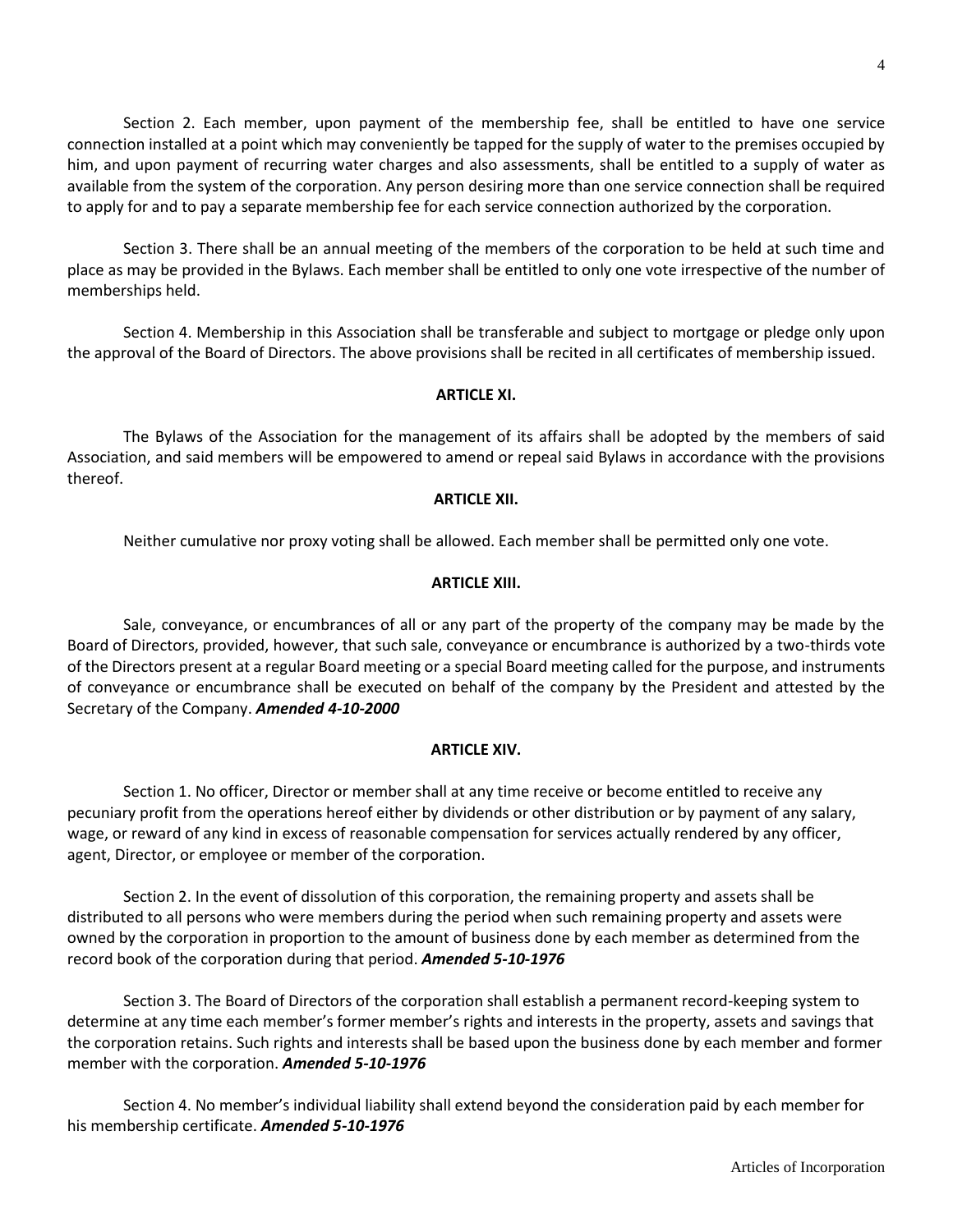### **ARTICLE XV.**

To the fullest extend permitted by South Dakota law as the same exists or may hereafter be amended, a Director of this Corporation shall not be liable to the Corporation or its members for monetary damages for breach of fiduciary duty as a director. *Article Added 6-1-1989*

IN WITNESS WHEREOF, we, the incorporators, do hereby make, sign, seal and acknowledge this Certificate in triplicate.

| Kenneth Mockler       | Ernest Schmídt        |
|-----------------------|-----------------------|
| <u>Ray H. Schultz</u> | Russell Anderson      |
| Roger H. Strom        | <u>Donald W. Huth</u> |
| <u>Melvín Walz</u>    | Loren Johnson         |
| Darrell W. Johnson    | Arnold Larson         |
| <u>Willard Jensen</u> | Jens P. Hansen        |
|                       |                       |

| State of South Dakota |   |  |
|-----------------------|---|--|
|                       | ß |  |
| County of Clay        |   |  |

I, JOHN S. DEVANY, a Notary Public in and for the County and State aforesaid, do hereby certify that Kenneth Mockler, Ray H. Schulz, Melvin Walz, Darrell W. Johnson, Roger H. Strom, Willard Jensen, Ernest Schmidt, Russell Anderson, Donald W. Huth, Loren Johnson, Arnold Larson & Jens Hanson, who are known to me to be the persons whose names are subscribed to the foregoing Articles of Incorporation, appeared before me this day in person and each acknowledged that he signed, sealed, and delivered said instrument in writing as his free and voluntary act, for the uses and purposes therein set forth.

WITNESS my hand and notarial seal this 18<sup>th</sup> day of June, 1975.

*John S. DeVany* Notary Public – South Dakota

My Commission Expires:

January 9, 1982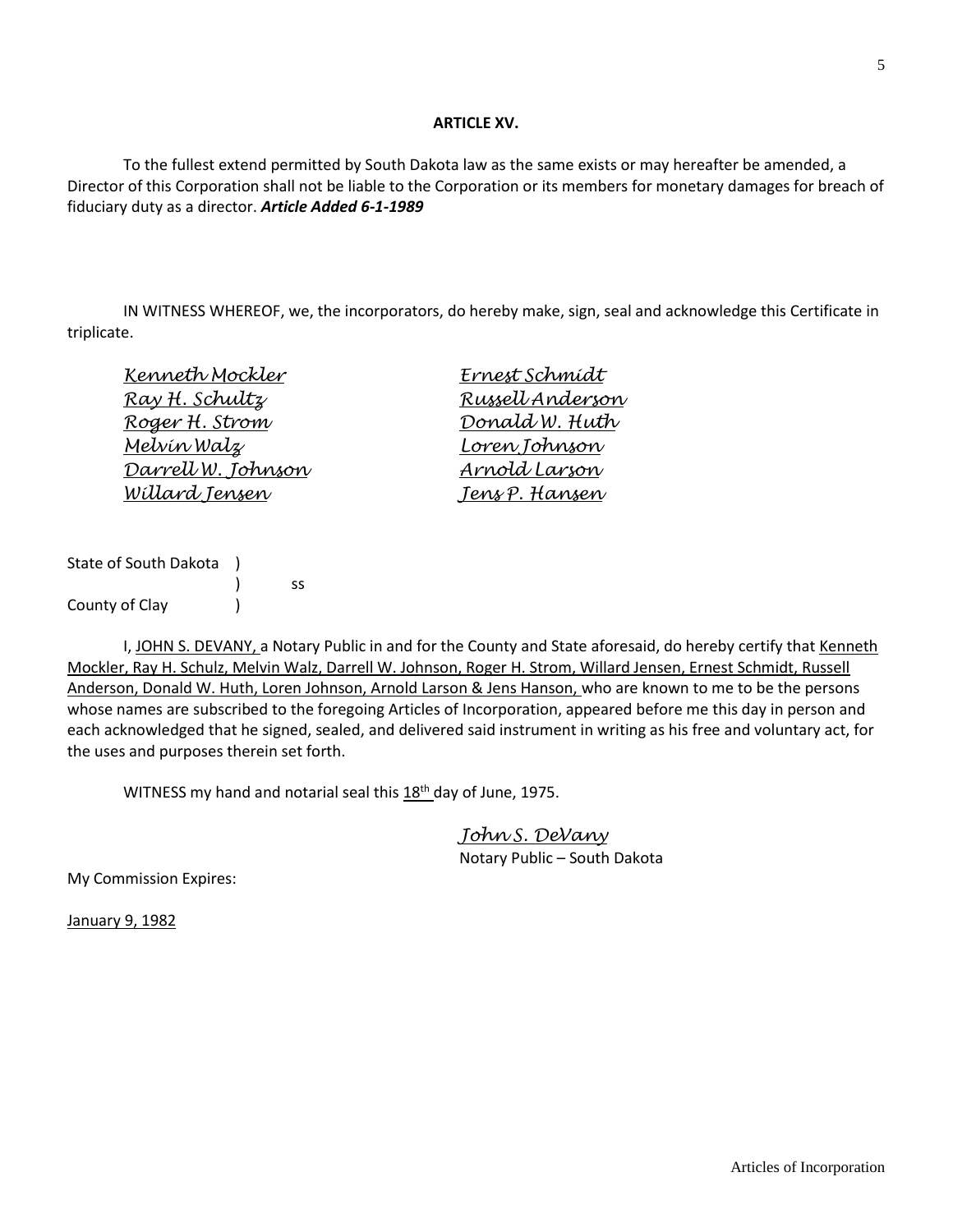## **APPENDIX A AMENDED 5-10-1976**

The Board of Directors, and the only members of the Clay Rural Water System, Incorporated, did adopt the following Amendment to Article XIV of the Articles of Incorporation of the Clay Rural Water System, Incorporated:

1. Amend Section 2 by repealing all of Section 2 and adding the following in place thereof:

Section 2. In the event of dissolution of this corporation, the remaining property and assets shall be distributed to all persons who were members during the period when such remaining property and assets were owned by the corporation in proportion to the amount of business done by each member as determined from the record book of the corporation during that period.

- 2. Amend Section 3 by changing section number to "Section 4".
- 3. Add the following new section:

Section 3. The Board of Directors of the corporation shall establish a permanent record-keeping system to determine at any time each member's former member's rights and interests in the property, assets and savings that the corporation retains. Such rights and interests shall be based upon the business done by each member and former member with the corporation.

## **APPENDIX B AMENDED 6-1-1989**

The members of the Clay Rural Water System, Incorporated, did adopt the following Amendment to the Articles of Incorporation of the Clay Rural Water System, Incorporated:

1. Amend Article IV as follows:

The principle place of business of the Association shall be located at Wakonda, South Dakota.

2. Add Article XV as follows:

To the fullest extend permitted by South Dakota law as the same exists or may hereafter be amended, a Director of this Corporation shall not be liable to the Corporation or its members for monetary damages for breach of fiduciary duty as a director.

## **APPENDIX C AMENDED 4-26-1990**

The members of the Clay Rural Water System, Incorporated, did adopt the following Amendment to the Articles of Incorporation of the Clay Rural Water System, Incorporated:

1. Amend Article XIII as follows:

Sale, conveyance, or encumbrances of all or any part of the property of the company may be made by the Board of Directors, provided, however, that such sale, conveyance or encumbrance is authorized by a two